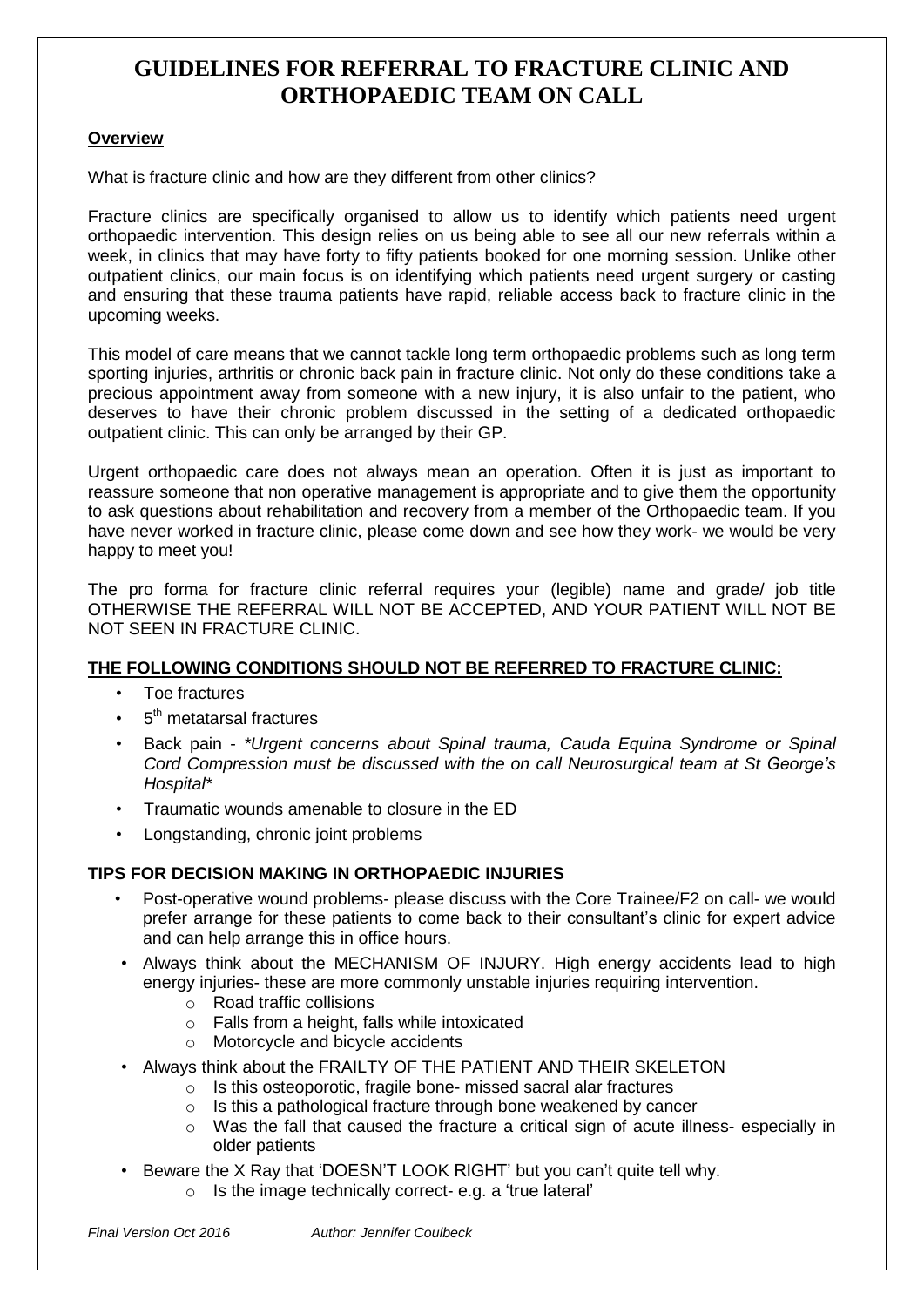- o Is the joint dislocated, especially in the carpus/wrist and foot?
- $\circ$  Ask one of your middle grades/ SpRs first- they have seen a LOT of X Rays!

MAKING A REFERRAL TO THE ORTHOPAEDIC TEAM ON CALL- TIPS FOR NEW F2 DOCTORS.

| <b>INFORMATION YOU WILL NEED</b>                                                                                           |  |
|----------------------------------------------------------------------------------------------------------------------------|--|
| <b>NAME</b>                                                                                                                |  |
| AGE + DOB                                                                                                                  |  |
| <b>GENDER</b>                                                                                                              |  |
| <b>OCCUPATION and HAND DOMINANCE</b>                                                                                       |  |
| <b>MECHANISM</b>                                                                                                           |  |
| <b>CO-MORBIDITIES and LAST ATE/DRANK</b>                                                                                   |  |
| <b>ALLERGIES and MEDICATIONS</b>                                                                                           |  |
| HOBBIES and USUAL ACTIVITIES- shopping,<br>driving, sports, expectations & concerns                                        |  |
| <b>OPEN/CLOSED FRACTURE</b>                                                                                                |  |
| JOINT INVOLVED- which joint, is it dislocated, is<br>there a fracture dislocation?                                         |  |
| <b>ANGULATION/ DISPLACEMENT</b>                                                                                            |  |
| <b>NEUROLOGICAL DEFICIT</b>                                                                                                |  |
| <b>DISTAL PULSE/ CAPILLARY REFILL</b>                                                                                      |  |
| <b>COMPARTMENT SYNDROME</b>                                                                                                |  |
| DETAILS OF PREVIOUS OPERATIONS- dates,<br>consultant in charge                                                             |  |
| WHY ARE YOU WORRIED? You have seen the<br>patient, not us! Try and explain what you are<br>concerned about over the phone. |  |

X Ray interpretation is pattern recognition and only improves by seeing thousands of images over your career. Just as much important information comes from a good history and careful examination in common with all medical problems.

Always think about the story the patient tells you of how they injured themselves, imagine how it happened and then try and relate that to the imaging and the injury in front of you. At the beginning, be logical and follow your instincts- if you are worried about an orthopaedic problem, especially in children or vulnerable adults who are sick and have trouble communicating, then please call for help.

Your middle grades have seen a lot of orthopaedic pathology and will be experienced in recognising injuries that need referral, don't forget to ask their advice as well!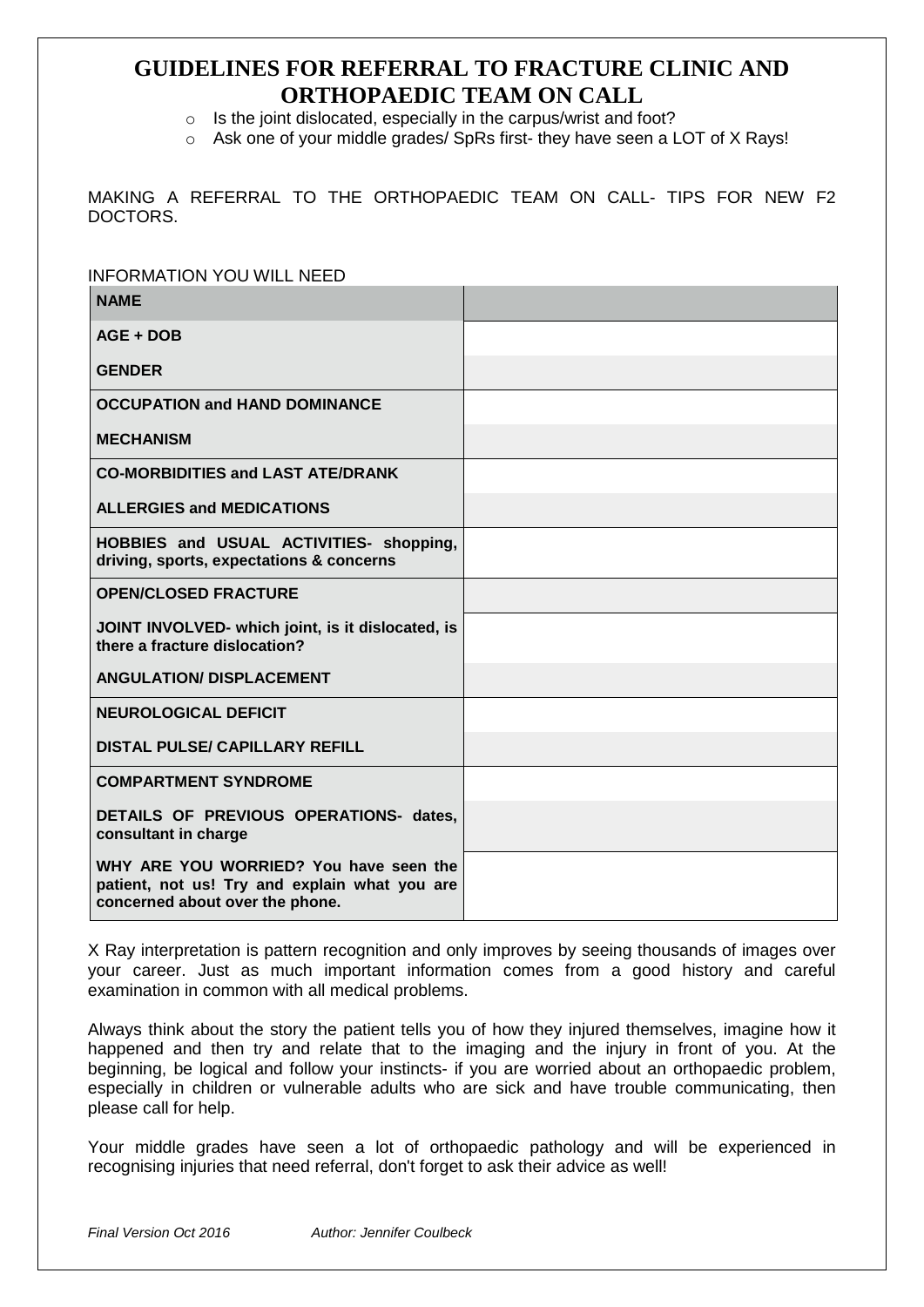Guidelines for management of fractures in the ED.

'When all else fails, examine the patient…'

# **Hands**

**Nailbed injuries -** Common crush injuries to the tips of the digits, involving the nail, nailbed, pulp +/- bone. These often look very ugly when they first present and may bleed briskly until dressed. Not all nailbed injuries need operative management. In children, do not throw the tip of finger away unless it is grossly contaminated. Clean the tissue gently and apply as a 'biological dressing', covered with Mepitel, gauze and a light crepe dressing. Large circumferential injuries and those exposing bone or the germinal matrix of the nail should be discussed with Plastics at St George's.

**Mallet injuries -** Closed injuries can be managed in a mallet splint (in extension) and referred to the T&O hand therapy clinic. Bony injuries must be X-Rayed in the splint to ensure that the joint is reduced.

\* In children, beware the Seymour fracture- Salter Harris (I/II) fractures of the distal phalanx physis with avulsion of the proximal nail plate from the eponychial fold. These look like mallet injuries with the distal phalanx held flexed. Look for blood around the nail or a fingernail that looks longer than expected. Seymour fractures must be referred to plastics at St George's.

**Finger fractures** - can be managed with buddy strapping, provided there is no scissoring (overlapping) or rotational deformity. If the whole hand is immobilised- it must be in a safe position to avoid stiffness- rest the hand in the Edinburgh position (intrinsic-plus) in a backslab. Refer to fracture clinic.

**Volar plate injuries** (often seen with a flake of bone on the volar side of the finger) should be rested either by buddy strapping, refer to hand therapy clinic.

**Finger dislocations -** reduce in ED and Re- X ray. Fracture dislocations are complex injuries and often need surgery- discuss with Plastics if urgent concern. Look very carefully at post reduction films- it can be easy to miss persistent subluxation post reduction. Please ask for advice if you are not sure.

**Ulnar collateral injuries of the thumb -** Look for an associated bony avulsion or physeal injuryrest in a thumb spica and refer to fracture clinic. If displaced, refer to the orthopaedic SHO on call.

**Intra-articular fractures at base of thumb -** eponyms include Bennett's and Rolando dependent on fracture configuration- refer to orthopaedic team on call.

**Metacarpal fractures -** examine for rotational deformity/ scissoring of the digit. Rest in Edinburgh position and refer to fracture clinic. Always get a lateral radiograph (AP & Oblique are not enough).

### **Carpal bones**

Children can fracture the scaphoid (although it is far less common than in adults)- distal radius fractures are more common. Below elbow backslab and refer to fracture clinic.

The distances between the carpal bones change throughout childhood as the ossification centres emerge and can be difficult to interpret- ask for help if you are worried.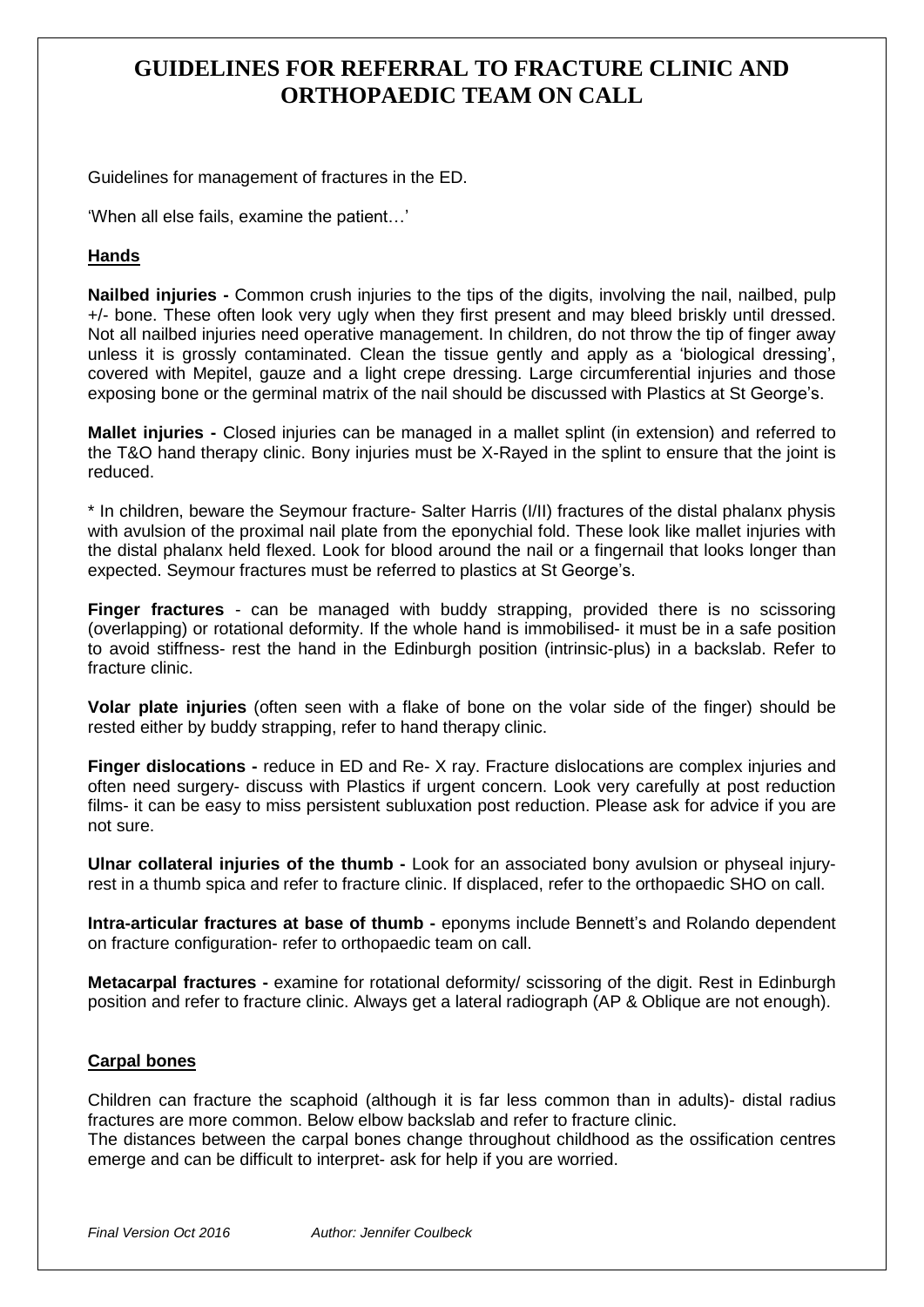Adult- Radial sided wrist pain and thumb base/pillar pain following a fall suggests scaphoid fracture until otherwise proven. Place into a futura or below elbow backslab and refer to fracture clinic. Scaphoid fractures are commonly missed and the consequence of this is can be rapid onset of arthritis in the wrist. Displaced fractures of the scaphoid should be placed into a below elbow backslab, discussed with the orthopaedic team on call and brought back to early fracture clinic review.

High energy injuries may result in dislocation of the carpus around the lunate 'perilunate dislocation'- this is an orthopaedic emergency and must be referred urgently to the orthopaedic team on call.

# **Children's Wrist and forearm**

It is possible to reduce and cast some fractures in the ED- avoiding the need for an operation. Please call the orthopaedic team if you think your patient might benefit from an urgent reduction.

Any clinical deformity, radiological angulation, translation or shortening- discuss with Orthopaedic team on call.

- Infants, young children- thick periosteum and excellent remodelling potential. Backslab (above elbow in very small children/ < 3 years), analgesia and refer to fracture clinic.
- Over 8, bigger children and teenagers- These fractures need near anatomical reduction as the potential for remodeling is decreased. If displaced, please ask advice from ED middle grade or discuss with the Orthopaedic team on call. Otherwise backslab, analgesia and refer to fracture clinic.

# **Common fracture patterns in children include:**

- Greenstick fractures- Backslab, analgesia, refer to fracture clinic
- Salter Harris 2 fractures- please do not attempt reduction without discussing with the orthopaedic team. Physeal injuries do not tolerate repeated attempts at reduction and should only be carried out by someone confident in reduction techniques.

# **Adult Wrist**

Radial Styloid- below elbow backslab, broad arm sling, refer to fracture clinic. If displaced or high energy, this can be unstable- please discuss displaced fractures with the Orthopaedic team on call.

- **Distal radius extra-articular,** Distal Radius intra-articular aged over 50/ high functional demand-
	- $\circ$  Important radiological features of instability or poor outcome- Loss of radial height, dorsal tilt or translation (the long axis of the third metacarpal should pass through the long axis of the radius on lateral radiographs), dorsal comminution. Management- analgesia, haematoma block, reduction and below elbow backslab with high arm sling. Re-XR & documented neurovascular examination post reduction.
- **Distal Radius intra-articular** aged under 50/ high functional demand/ volar angulated distal radius fractures/ fracture subluxations-
	- $\circ$  Analgesia and discuss with orthopaedic team if unsure whether to reduce in ED. Most distal radius fractures should be reduced in the ED to relieve pain, relieve pressure on the median nerve and to reduce swelling. Below elbow backslab, high arm sling.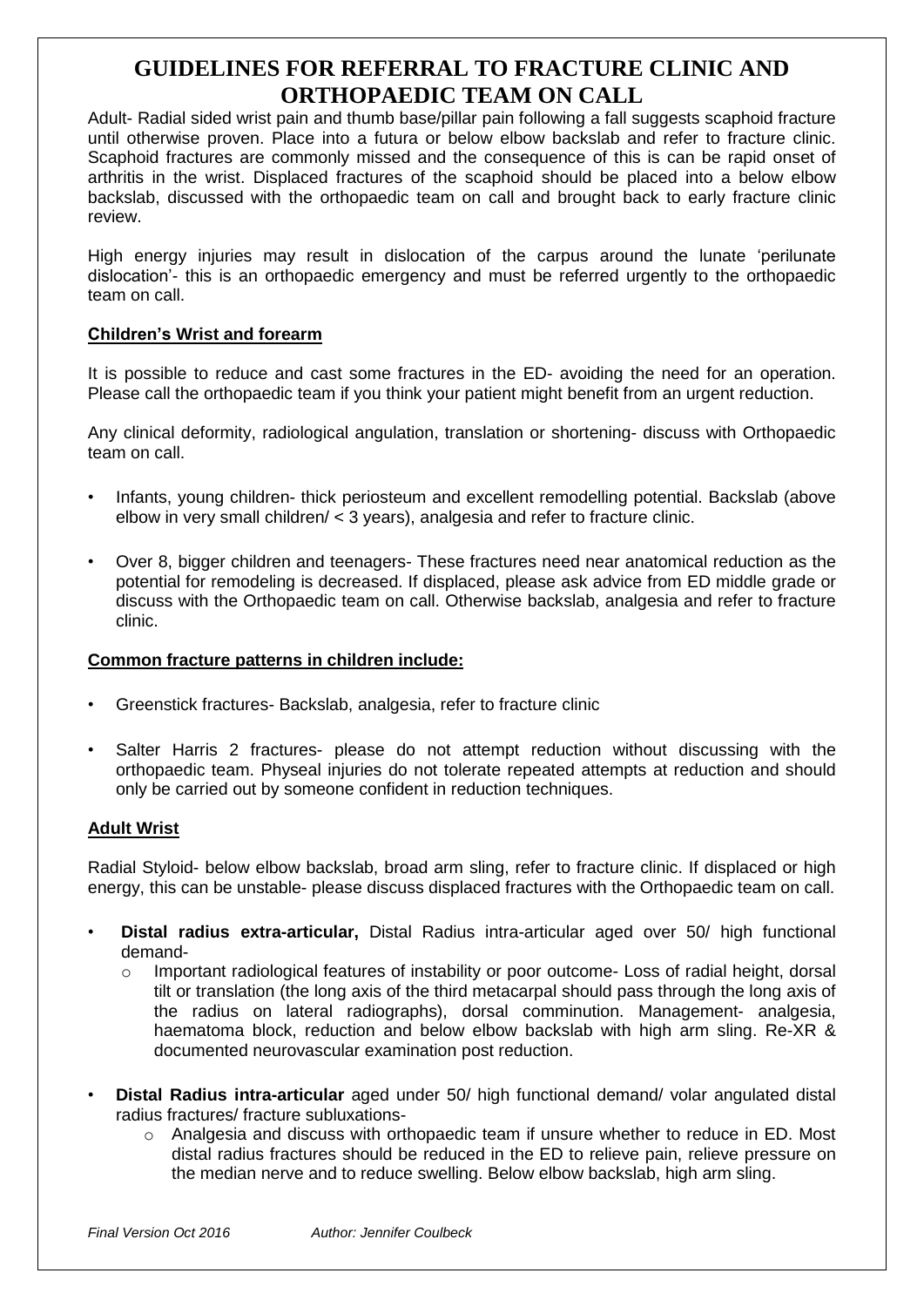Look for Galeazzi fracture- distal 1/3 radius with disruption of distal radio-ulnar joint- requires ORIF.

# **Elbow**

# **Children**

Supracondylar fractures- sustained mostly in extension following a fall.

- Undisplaced may only be visible by 'sail sign'- above elbow back slab and refer to fracture clinic.
- Displaced- discuss with orthopaedic team. Above elbow backslab, thorough vascular and neurological examination of median, AIN, ulnar and radial nerves before and after application. Call for urgent orthopaedic help if you are worried about the vascular supply to the hand.

**Lateral condyle fractures** - can have benign looking XRays that hide very significant intraarticular cartilage injuries— displaced fractures must be referred to orthopaedics. Analgesia, above elbow backslab.

**Medial/Lateral epicondyle fractures** - remember 'CRITOL' order of appearance of ossification centres. Correlate site of pain with any radiological abnormalities- ask ED middle grades for help.

- Undisplaced epicondyle fracture- above elbow backslab, refer to fracture clinic
- Displaced epicondyle fracture- above elbow backslab, discuss with orthopaedic team.

### **Adult elbow**

Radial head:

- Undisplaced/ raised anterior and posterior fat pads- collar and cuff, fracture clinic review
- Displaced with mechanical block (unable to prono-supinate)- collar and cuff, orthopaedic referral.

\* Beware Monteggia fracture dislocation- proximal fracture ulna with radial head dislocation- refer orthopaedics

Intra-articular distal humerus fractures- above elbow backslab, broad arm sling, discuss with orthopaedics. Examine radial nerve (Holstein-Lewis)— refer urgently if any neurovascular injury.

# **Clavicle and shoulder**

**Children -** children's clavicle fractures 'always' heal- often with a palpable lump of fracture callus that disappears over a year-18/12. Broad arm sling, information leaflet.

**Adult clavicle –** broad arm sling/polysling .fracture clinic

Refer to orthopaedic team on call

- o open fractures
- o floating shoulders
- o fractures with associated neurovascular deficit
- o tenting of the skin with impending breakthrough of fracture fragments

*Final Version Oct 2016 Author: Jennifer Coulbeck*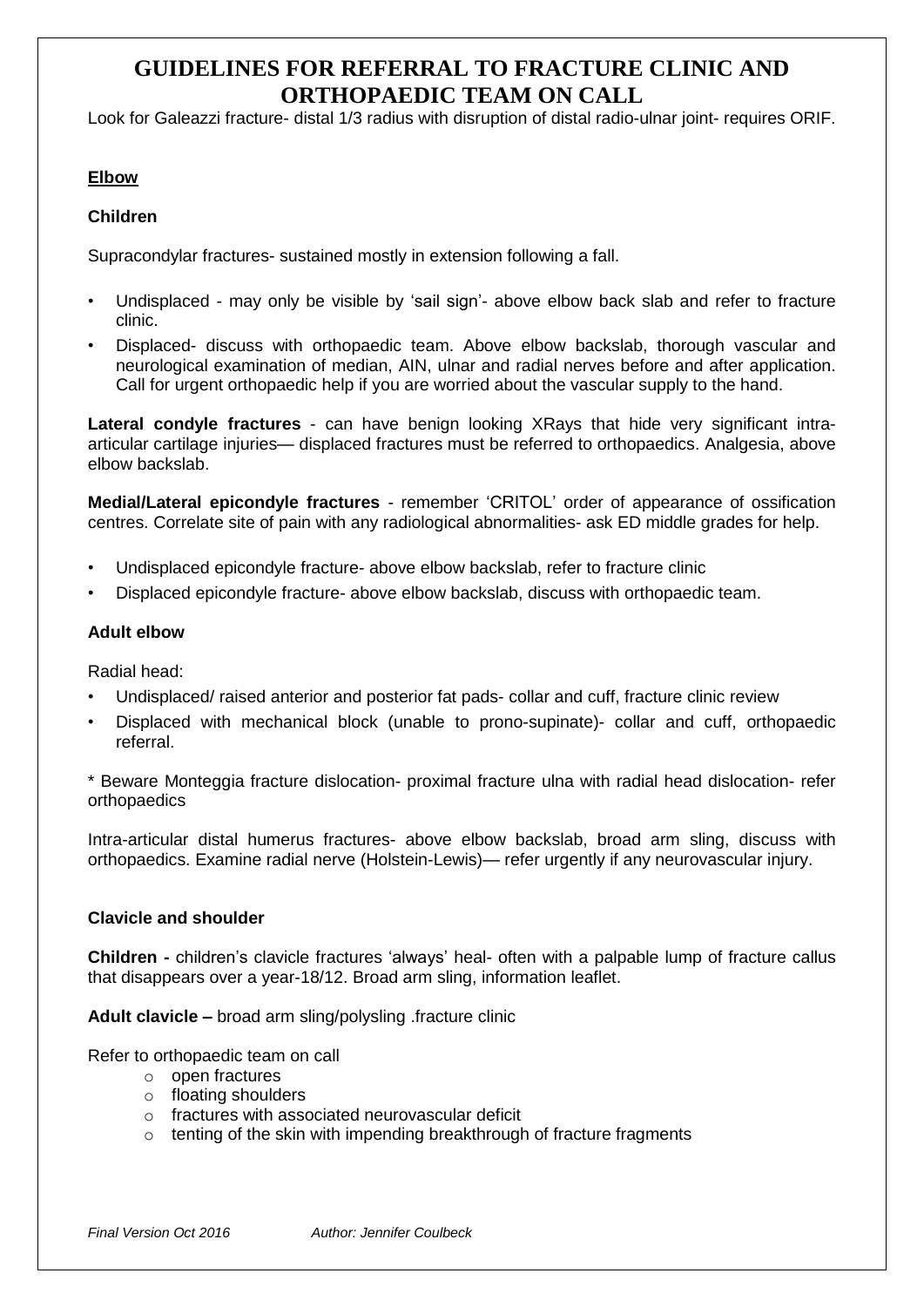Decision making about fixing clavicle fractures is complex and best done by a senior orthopaedic doctor in fracture clinic. Please refer all other clavicle fractures to fracture clinic and apply a broad arm sling in the interim.

# **ACJ injuries**

- Grade 1/2- minimally displaced injuries- reassurance and advice. No fracture clinic follow up.
- Grade 3- refer to fracture clinic- surgical treatment is controversial and best discussed with an expert
- Grade 4-(6) refer to fracture clinic, discuss with orthopaedic team on call if any concerns.

# **Proximal and diaphyseal humerus**

Children's proximal humerus fractures have excellent remodeling potential. Refer to fracture clinic, collar and cuff.

Adult proximal humerus fractures:

- **Greater tuberosity fracture -** collar and cuff, one week fracture clinic follow up, avoiding active shoulder movements in the interim
- **Surgical neck** collar and cuff, analgesia and re- XR in collar and cuff (aids reduction) if concerned then discuss with orthopaedic team
- **3/4 part, displaced fractures** discuss with orthopaedic team. Decision making can be complex and best done in fracture clinic. Collar and cuff, documented neurological examination and refer to fracture clinic.

**Adult humeral shaft -** must have documented neurovascular examination. Discuss with orthopaedics re management, dependent on fracture configuration and shape of arm may be amenable to bracing, hanging U slab or collar and cuff.

#### **Shoulder dislocation**

**Anterior -** most common, acutely painful, patient is unable to externally rotate shoulder. Confirm clinical findings with shoulder series XR- AP, axial and scapular 'Y' view. Careful examination and documentation of neurovascular status before and after reduction. Re XR after reduction.

**Posterior -** may be missed on AP XR 'lightbulb sign'. More commonly associated with high energy injury, prolonged fitting and electrocution if bilateral.

Reduce. Check reduction on XR. Broad arm sling/ polysling.

FIRST DISLOCATION- refer to fracture clinic and physio RECURRENT DISLOCATIONS- please do not refer to fracture clinic- these patients should be seen in a shoulder elective clinic.

# **LOWER LIMB**

Pelvis and Proximal Femur:

# **Fragility fractures:**

*Final Version Oct 2016 Author: Jennifer Coulbeck*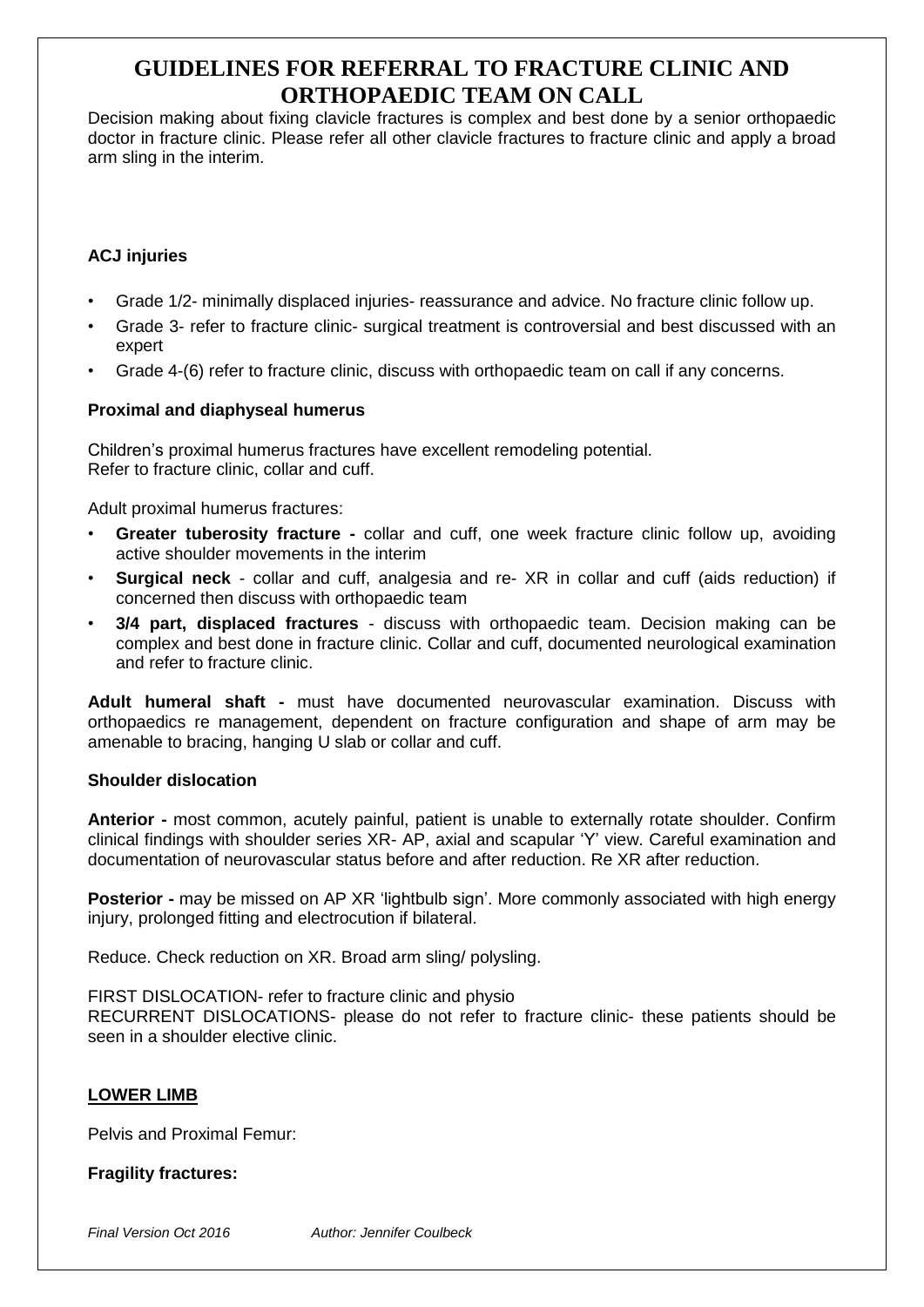- $\circ$  All elderly patients with hip pain following a fall must have XR Pelvis + lateral hip to exclude a hip fracture. Other common causes of groin and pelvic pain are pubic ramus fractures and sacral insufficiency fractures.
- o Management of neck of femur fractures in the elderly- please refer to the #NOF pathway.

# **Pelvic and femoral fractures in young people**

Pelvic fractures in younger patients are high energy injuries often associated with polytrauma. Follow ATLS algorithm and if pelvic fracture is suspected, apply a pelvic binder at the level of the greater trochanters during the primary survey and ensure a PV and PR examination are documented.

Neck of femur fractures in **young** patients must be **promptly** referred to the orthopaedic team on call.

# **Femoral shaft fractures**

May lose significant blood volume into the thigh. Check for compartment syndrome, consider skin traction and refer to orthopaedic team on call.

# **Children's femoral diaphyseal fractures**

Analgesia, backslab for comfort while in ED. Refer to orthopaedics for hip spica/ gallows traction/ TENS nails as indicated. Always consider NAI in non ambulant children- call for help from paediatric SpR if any concerns.

# **Knee**

- **Dislocation of knee**
	- $\circ$  This is an orthopaedic emergency associated with a high energy mechanism and with high risk of vascular injury. This requires urgent reduction by the orthopaedic team.

# • **Dislocation of patella**

- o **First dislocation -** Reduce by gently extending the knee. Immobilise in 30 degrees of flexion in ROM brace or cylinder POP if brace not available. XR to exclude osteochondral defect and refer to fracture clinic.
- o **Recurrent dislocator -** as above, but not for fracture clinic review- GP to refer to elective knee clinic please.

# • **Patella fracture**

- o **Displaced fracture**, disrupted extensor mechanism- refer to orthopaedics
- o **Transverse undisplaced fracture**, Manage in cylinder POP or ROM brace in extension (continuously worn 24hr/day), refer to fracture clinic. Any concerns about the integrity of the extensor mechanism- refer to orthopaedic team on call.
- o **Multi fragmentary fracture** must ensure extensor mechanism is intact and fracture fragments are undisplaced- discuss with orthopaedic team on call if unsure. Than cylinder POP/ braced in extension (continuously worn 24hr/day).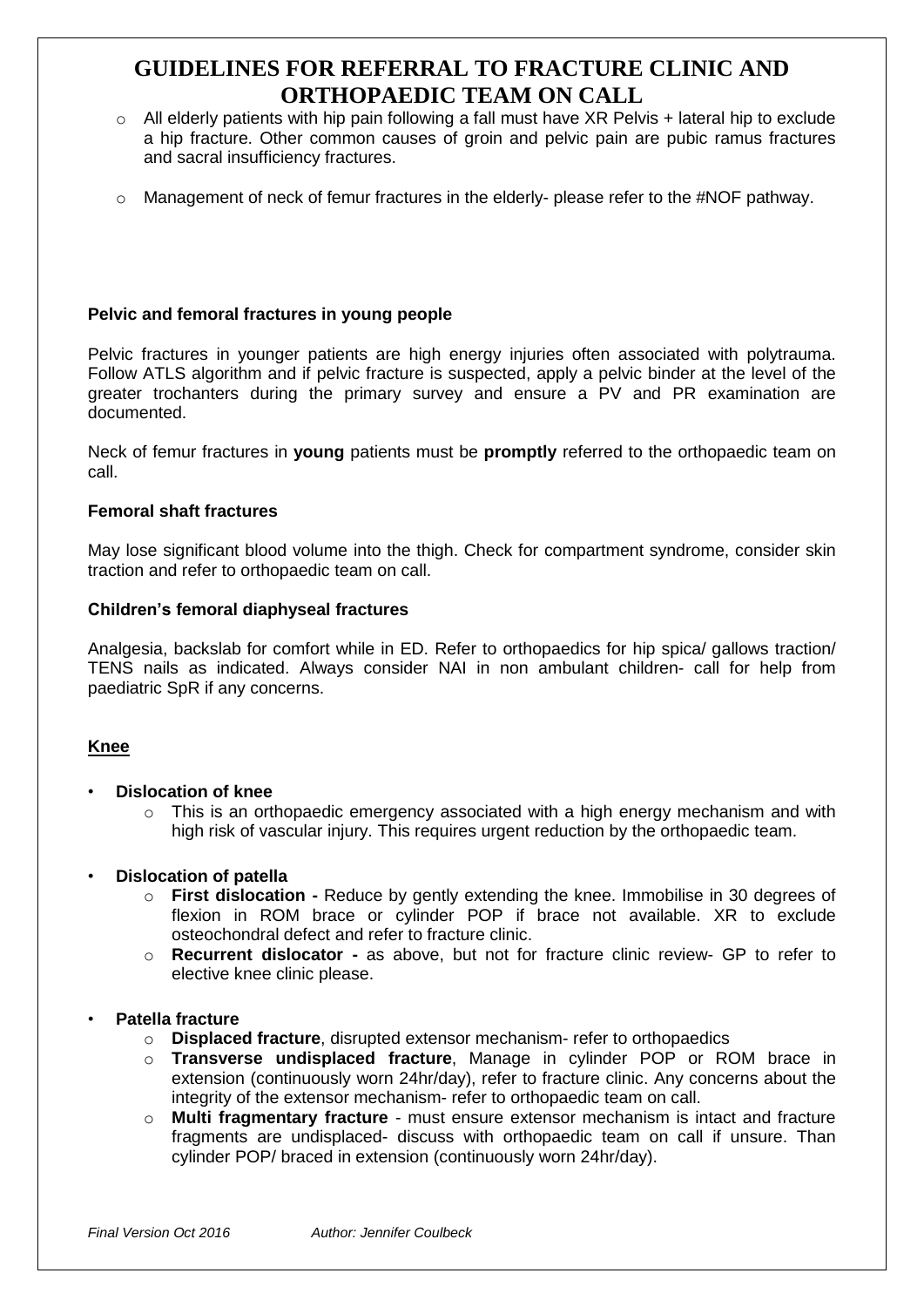- o **Beware sleeve avulsion fracture in children** benign looking XR that looks like a small fracture at inferior pole but is actually a large cartilaginous injury, often requiring ORIF. Refer to orthopaedic team on call if sleeve avulsion identified.
- **Quadriceps and patella tendon rupture** always examine carefully for quads rupture in the elderly patient with sudden inability to walk with a painful knee. Refer to orthopaedic team on call.
- **Soft tissue knee injuries -** the history of injury and careful examination (not MRI scan acutely) gives important diagnostic information. Obtain XR- AP/lat + skyline to exclude haemarthrosis and OCD
	- $\circ$  Able to weight bear, no haemarthrosis, stable knee- home with advice, no fracture clinic follow up.
	- $\circ$  Unable to weightbear, effusion/haemarthrosis and joint line pain, with convincing mechanism- fracture clinic.
	- o Locked knee- *this is the inability to fully extend the knee from a flexed position* urgent (next 48 hour) fracture clinic and home with strong analgesia +/- small dose of benzodiazepine for spasm.
	- o Any knee with major instability and painful haemarthrosis,or very high energy injury discuss with orthopaedics if concerned.

# **Tibial fractures**

**Toddler's fractures** - common spiral fractures of the tibial diaphysis- initial AK backslab then manage in above knee weight bearing cast (in plaster room in office hours) (it is almost impossible to keep a toddler NWB)

**Cozen's fracture -** children's fracture of the proximal tibial metaphysis that can produce valgus deformity- above knee backslab and needs fracture clinic follow up.

**Adult diaphysial tibial fractures** require admission and close monitoring for compartment syndrome. Obtunded patients may need indwelling anterior compartment monitoring.

**All open fractures of the tibia should be diverted directly to St George's Hospital as part of the trauma network.**

**Follow BOAST 4 guidance [\(https://www.boa.ac.uk/wp-content/uploads/2014/12/BOAST-](https://www.boa.ac.uk/wp-content/uploads/2014/12/BOAST-4.pdf)[4.pdf\)](https://www.boa.ac.uk/wp-content/uploads/2014/12/BOAST-4.pdf) for first aid before transfer should a patient self-present.**

# **Fibula fracture**

Direct blow to fibula (lateral side of leg, e.g. bumper of car). Ensure no common peroneal nerve injury and refer to fracture clinic.

Twisting injury +/- ankle pain- must exclude Maisonneuve injury- examine and XR ankle. If medial malleolus fracture/ diastasis/ disruption of mortise, refer to orthopaedic team on call.

#### **Ankle**

Deformed ankle injuries should be reduced urgently in the resuscitation room before taking X Rays, under propofol sedation and a below knee backslab applied. Refer to orthopaedic team after the ankle has been reduced.

*Final Version Oct 2016 Author: Jennifer Coulbeck*